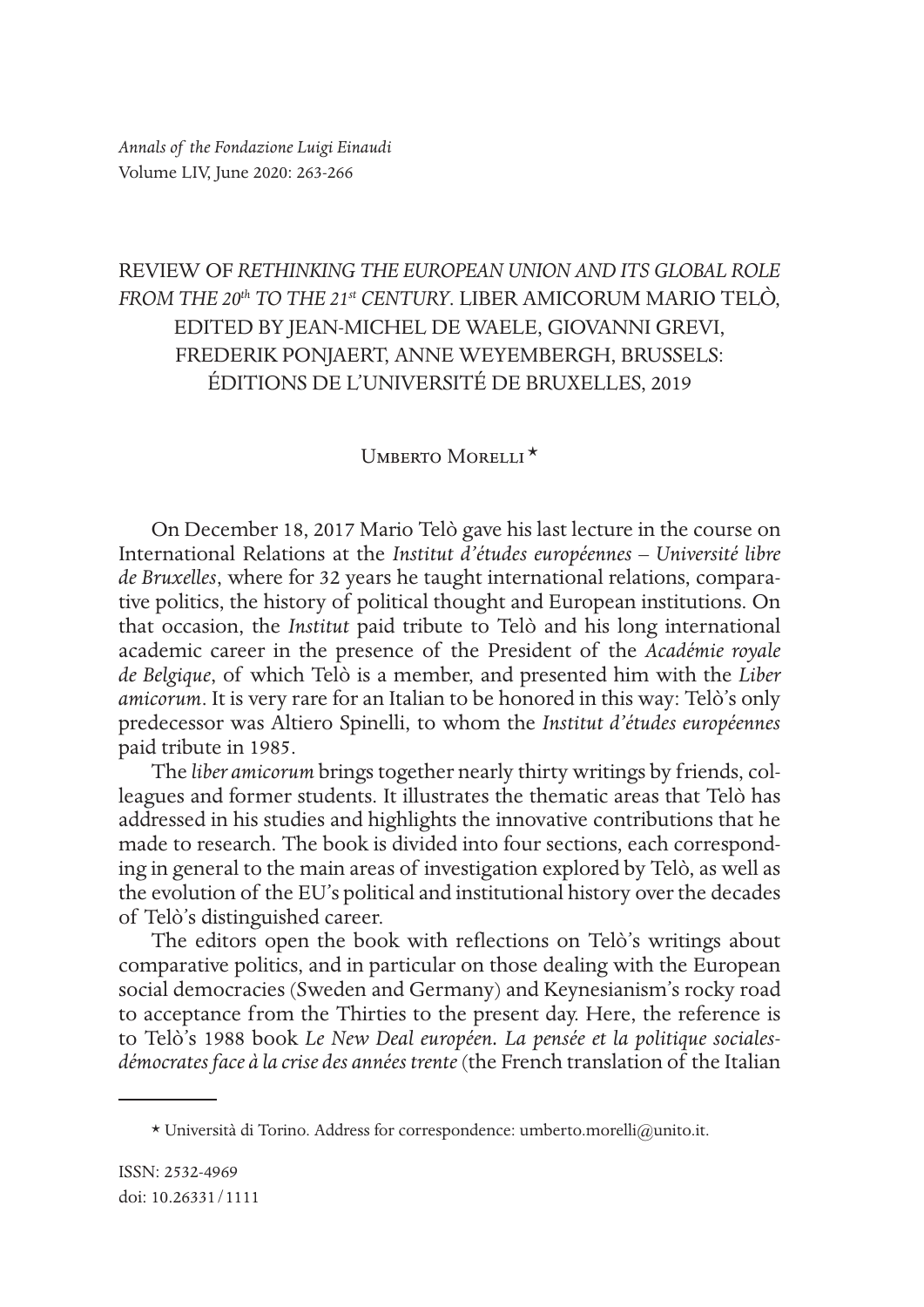version of 1985). The frst section, in fact, is entitled *Refections on the Future of Social Democracy in Europe*, and contains chapters on the crises of social democracy at the national and European levels, the transformations that have taken place in the socialist family, the prospects for social democracy and the evolution of the European welfare state.

In the mid-Eighties, Telò met Spinelli, who had a decisive infuence in shifting the fulcrum of Telò's research interests from the nation to Europe, and to the process of European construction. After meeting Spinelli, Telò also made the fundamental decision of his life: he left Italy and moved in 1988 to the European capital, joining the faculty of the *Université libre de Bruxelles* as research director at the *Institut d'études européennes*, of which he was also to become president. He created an extraordinary network of relationships spanning the entire world at the IEE, making it one of the most important European research center and a model of multilateral academic cooperation thanks to programs such as GARNET (Globalisation and Regionalism Network), GR:EEN (Global Re-ordering: Evolution through European Networks), GEM (Globalisation, Europe & Multilateralism) and GEM STONES (Globalisation, Europe & Multilateralism – Sophistication of the Transnational Order, Networks, and European Strategies), all funded by the European Commission's DG Research.

Telò then published his series of books on the EU, including *Démocratie et construction européenne*, 1995, and *Repenser l'Europe*, 1996, in an attempt to lead European studies out of the militant ghetto. In this period, he also trained a new generation of political scientists (Paul Magnette, Pascal Delwit, Jean-Michel De Waele, Éric Remacle, Christophe Sente) who are coauthors of the *Liber amicorum*. The second section, *Refections on the Prospects for European Governance*, is thus devoted to analyzing the European governance system, the EU's policies, diferentiated integration, and European governance in the light of the recent reforms and the crisis of the integration process, in line with Telò's conviction that European studies cover many aspects: not just the political process of integration, but also the behavior of the actors, the institutions, the decision-makers, and the citizens.

Between 1997 and 2015, Telò published fundamental books refecting EU studies' shift to the global dimension: the bestseller *European Union and New Regionalism*, 2001, *L'Europa potenza civile*, 2004, and *Globalisation, Multilateralism, Europe. Towards a Better Global Governance?*, 2014. In the same period, Telò addressed his studies along two directions. The frst concerns the European theory in international relations, based on a critique of the Westphalian paradigm of narrow national sovereignty and non-interference, which he examined in his 2008 book, *Relations internationales: une perspective européenne*. The second dialogs with the other theoretical-political cultures to arrive at a pluralist theory of international relations that can